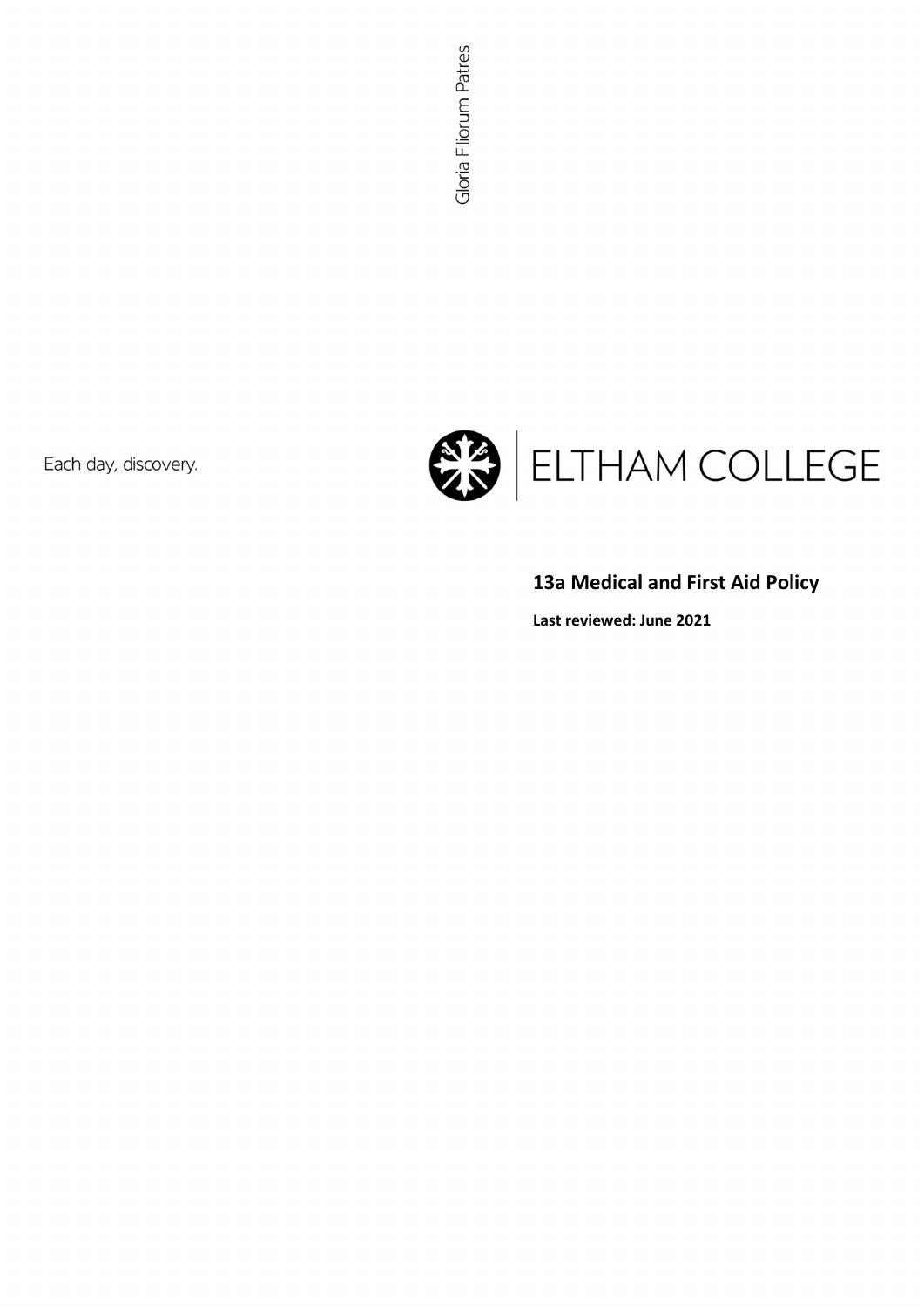

## Version Control Information

| <b>Reason For Amendment</b>                          | <b>Name</b> | Date             | <b>Main changes</b>                                                                               |
|------------------------------------------------------|-------------|------------------|---------------------------------------------------------------------------------------------------|
| <b>Annual Review</b>                                 | Lead Nurse  | Aug 2016         |                                                                                                   |
| Clarification of<br>requirements for school<br>trips | Lead Nurse  | June 2017        |                                                                                                   |
| <b>Annual Review</b>                                 |             | August<br>2017   | Updated to reflect change of medical<br>centre location                                           |
| Removal of conditional<br>language                   | <b>JHM</b>  | February<br>2018 |                                                                                                   |
| <b>Annual Review</b>                                 | Lead Nurse  | May 2019         | Updated first aid information for<br>new Turberville building and up to<br>date first aid numbers |
| <b>Annual Review</b>                                 | Lead Nurse  | May 2020         | Locations of first aid boxes                                                                      |
| <b>Annual Review</b>                                 | Lead Nurse  | June 2021        | Removal of locations and reference<br>checking and audits.                                        |

### Other Related Documents

- Health and Safety Policy Statement;
- Health and Safety Policy;
- Travel (School Trips) Policy;
- Anaphylaxis Guidance;
- Asthma Guidance;
- Biohazard Spills Guidance;
- Confidentiality (Medical Centre) Guidance;
- Mental Health Guidance;
- Staff Medical Questionnaire;
- Head Injury Guidance;
- Infection Control policy.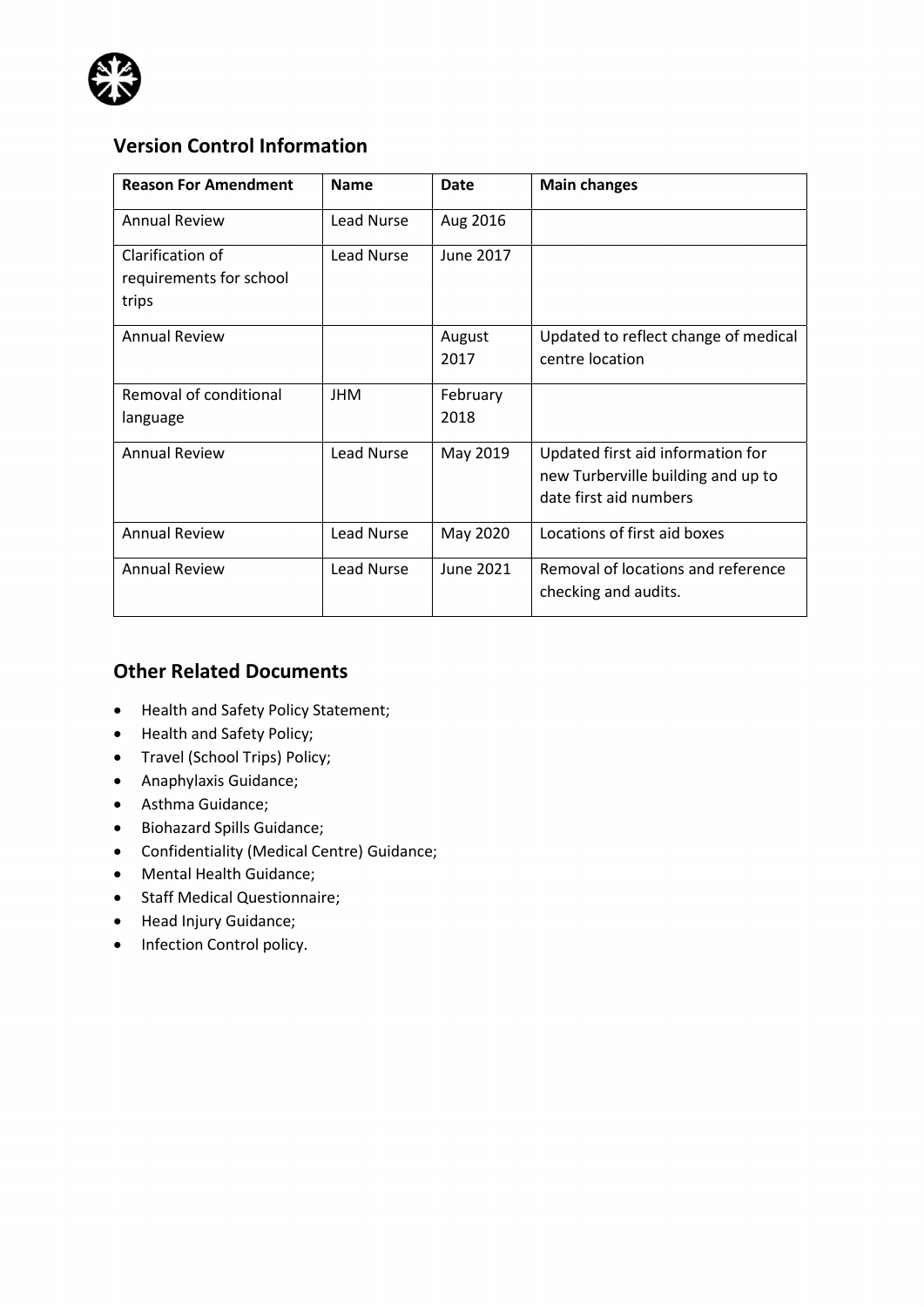

### 1 Framework

- Eltham College is an inclusive community that supports and welcome students with medical conditions;
- All staff understand and are trained in the school's general emergency procedures;
- Eltham College has clear guidance on the administration of medication at school;
- Eltham College has clear guidance on the storage of medication at school;
- Eltham College has clear guidance about record keeping;
- Eltham College is aware of the common triggers that can make common medical conditions worse or can bring on an emergency. The school is actively working towards reducing or eliminating these health and safety risks and has a written schedule of reducing specific triggers to support this;
- Each member of the school and health community knows their roles and responsibilities in maintaining and implementing an effective medical conditions policy;
- The medical conditions policy is regularly reviewed, evaluated and updated.

## 2 Medical and First Aid Policy

In accordance with Health and Safety legislation (Health and Safety (First Aid) Regulations 1981), it is the responsibility of the Governing Body to ensure adequate and appropriate first aid provision at all times when there are people on the school premises and for staff and students during off-site visits and activities.

In order to ensure First Aid provision, it is the policy of the school that:

- There will be sufficient numbers of trained personnel together with appropriate equipment available to ensure someone competent in basic first aid techniques can rapidly attend an incident at all times when the school is occupied;
- A qualified First Aider is always available during normal school hours;
- Appropriate First Aid arrangements are made whenever staff and students are engaged in offsite activities and visits.

## 3 Responsibilities

The Health and Safety Committee, on behalf of the governing body is responsible for ensuring:

- First aid needs are assessed and addressed;
- Sufficient numbers of suitably qualified first aiders are available during school hours;
- Appropriate first aid cover is available for out-of-hours and off site activities.

The School Nurse is responsible for:

- Assessing first aid needs throughout the school;
- Advising on appropriate levels of first aid provision;
- Identifying first aid training needs;
- Maintaining a record of all first aid training undertaken by school staff;
- Arranging attendance on external first aid courses;
- Liaising with the Health and Safety committee on first aid issues;
- Providing first aid support during school hours;
- Organising provision and replenishment of first aid equipment;
- Maintain records of accident reports and treatment given in the school and medical centre.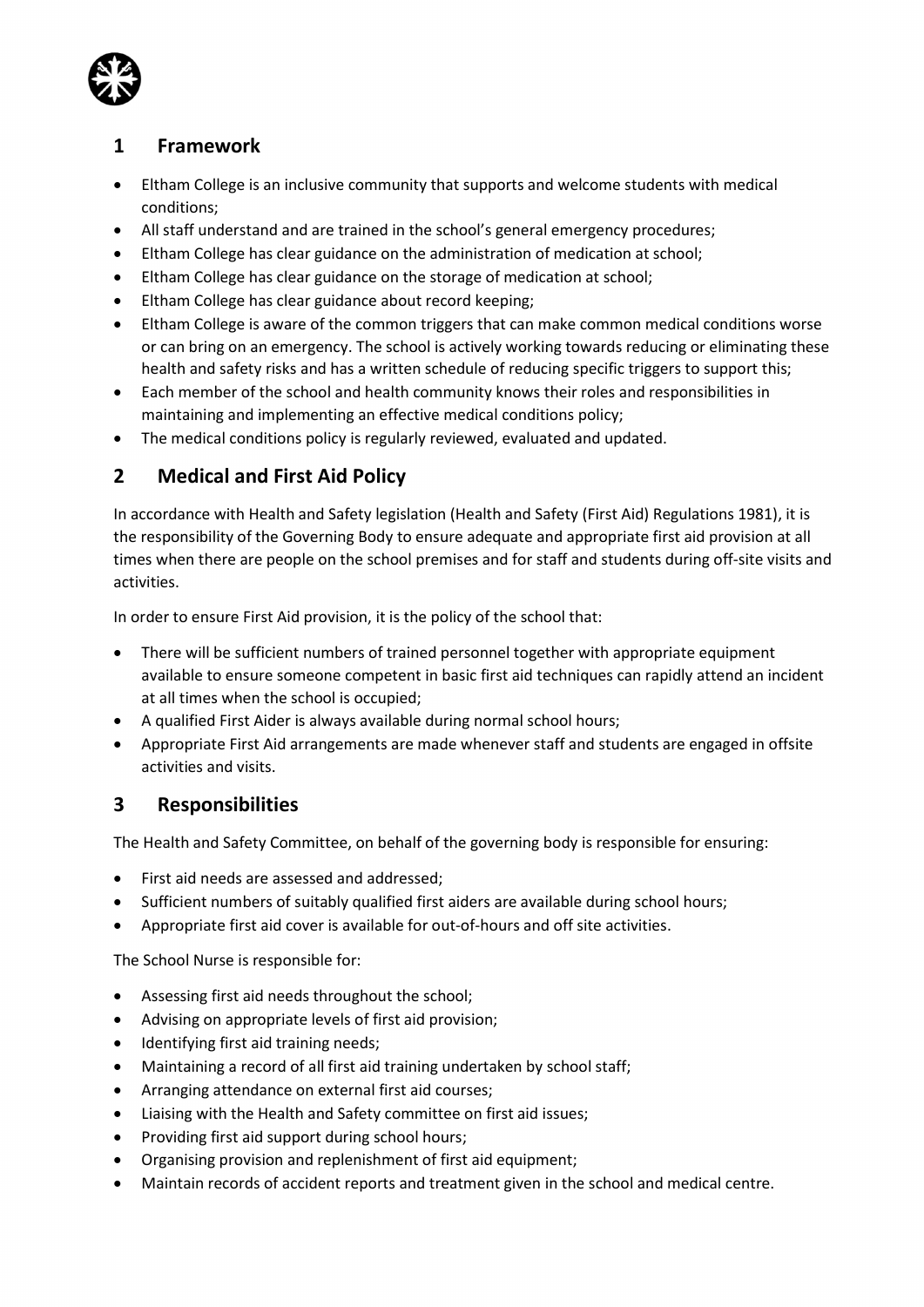ľ

Qualified first aiders are responsible for:

- Responding promptly to calls for assistance;
- Providing first aid support within their level of competence;
- Summoning medical help as necessary;
- Recording details of treatment given.

Teachers of PE on each school site are responsible for:

- Ensuring appropriate first aid cover is available at all sporting activities;
- Ensuring first aid kits are taken to all practice sessions and matches.

Junior school staff are responsible for:

- Assessing and treating minor injuries;
- Liaising with the nurse for advice when necessary.

All staff are responsible for:

- Acting in capacity of a responsible adult in the event of an emergency;
- Accurately recording all accidents on the relevant Accident form and giving to the school nurse;

Carrying out risk assessments for any off-site trips and ensuring that adequate first aid provisions are taken. (First Aid Kits are available from the School Nurse). Where possible, a qualified first aider will accompany any school trips. With residential trips, it is school policy that a member of staff will hold at least the Level 2 emergency first aid certificate. A first aid bag will always be taken on such visits by the first aider or the appointed person. Pupils with medical conditions are identified for each trip, and the trip leader informed.

### 4 First Aid Risks

The Health and Safety Committee and School nurse carry out a continuous assessment of first aid needs. The assessment takes account of:

- Numbers of students, staff and visitors on site;
- Layout and location of buildings and grounds;
- Specific hazards:
- Special needs:
- Out of hours and off site activities.

The assessment identifies:

- How many first aiders are needed during the school day;
- Out of hours and off site arrangements;
- High risk areas needing a qualified first aider within the department;
- First aid equipment needed;
- Location of first aid equipment;
- Necessary first aid notices and signs;
- Good practice in record keeping.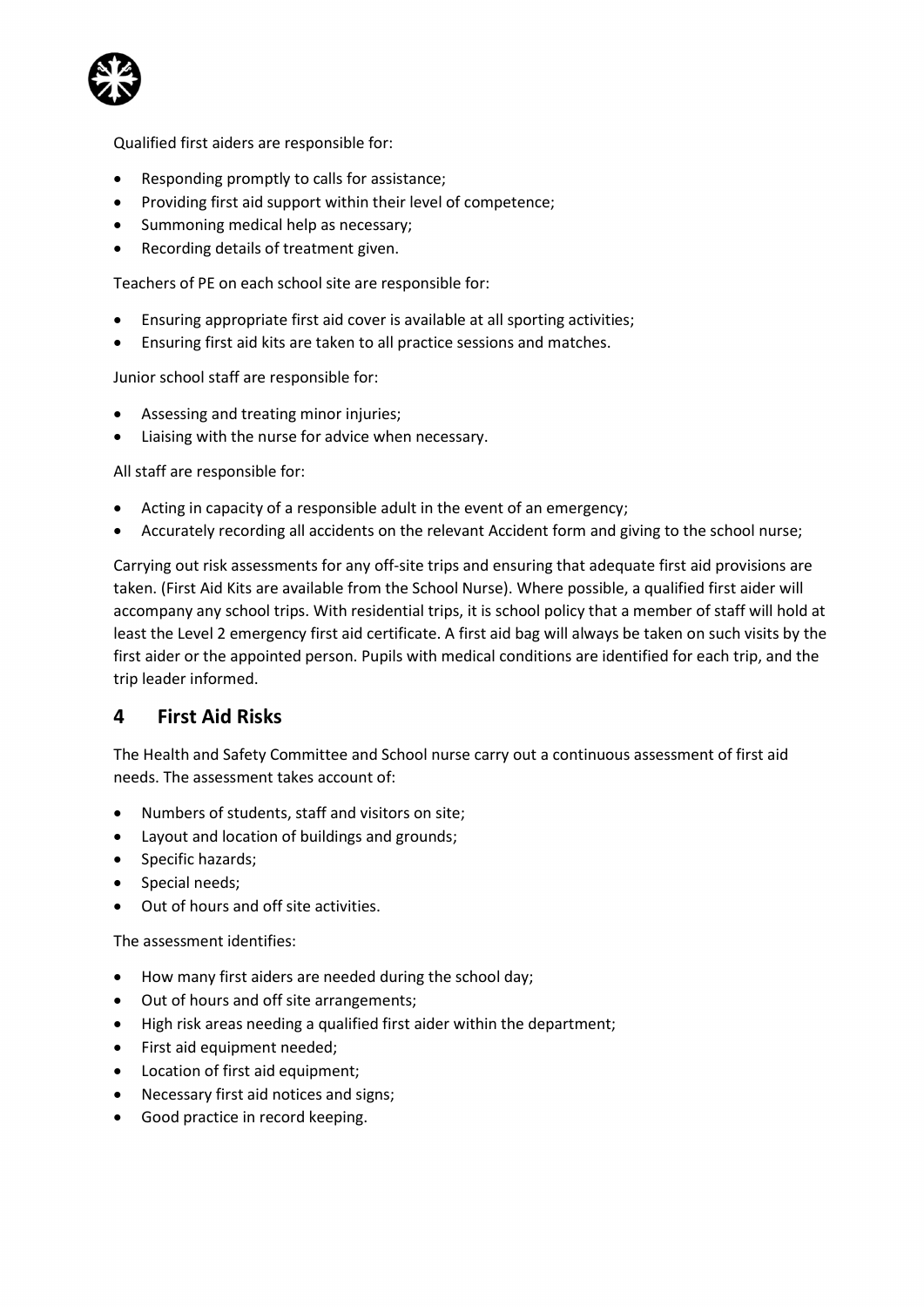

## 5 Numbers of Students and Staff on Site

During the school day there are approx.773 Students, and 230 staff at the Senior School, and 244 Students and 35 staff in the Junior School. Although there are no hard and fast rules about how many first aiders a school should have per capita, Health and Safety guidelines recommend a minimum of one qualified first aider for every 100 people on site. At Eltham College we have approx. 69 qualified first aiders in the Senior School and 24 in the Junior School. 93 in total.

## 6 Layout and Location of Buildings and Grounds

Both senior and junior school sites are large with extensive grounds and some scattered buildings. Accidents can happen anywhere at any time and therefore all staff are trained in basic first aid skills and should know how and when to obtain help in an emergency.

## 7 Specific Hazards

Accident statistics can indicate the most common times, locations and activities at which accidents occur at school, highlighting areas where students and staff may be at greater risk of injury. Review of these statistics show that injuries and accidents are most likely to occur during games/PE lessons and matches, during science, technology and art lessons, at break-times, in the kitchen and maintenance departments. Out of hours and off site activities may present particular risks depending on the location and nature of the activity and the numbers of students and staff involved.

## 8 Special Needs

There are some students who have specific health needs. The school nurse will give advice to staff as appropriate. Parental consent to the sharing of health information in school is obtained when the child joins the school.

## 9 Out of Hours and Off-site Activities

Many school activities take place outside of normal school hours and off site. First aid provision must be available at all times while people are on the school premises and when on school trips or visits.

## 10 Provision of First Aid Personnel and Equipment

The school has a well-equipped treatment room staffed by a registered nurse and a nursing assistant. It is open throughout the school day to deal with everyday accidents and injuries, as well as the emotional well-being of the child. The school nurse carries a mobile phone to enable contact at any time during the day. If the school nurse is off-site for any reason the staff will be informed of her absence and the nursing assistant will be present. If the occasion arises where both nurse and assistant are off site a notice of procedure to be followed will be displayed.

## 11 First aiders

A current up to date list of qualified first aiders is available from the Medical Centre and in every First Aid box.

## 12 First Aiders in Higher Risk Areas

P.E.: All PE staff to be qualified first aiders.

Kitchen: Minimum of 1 qualified first aider.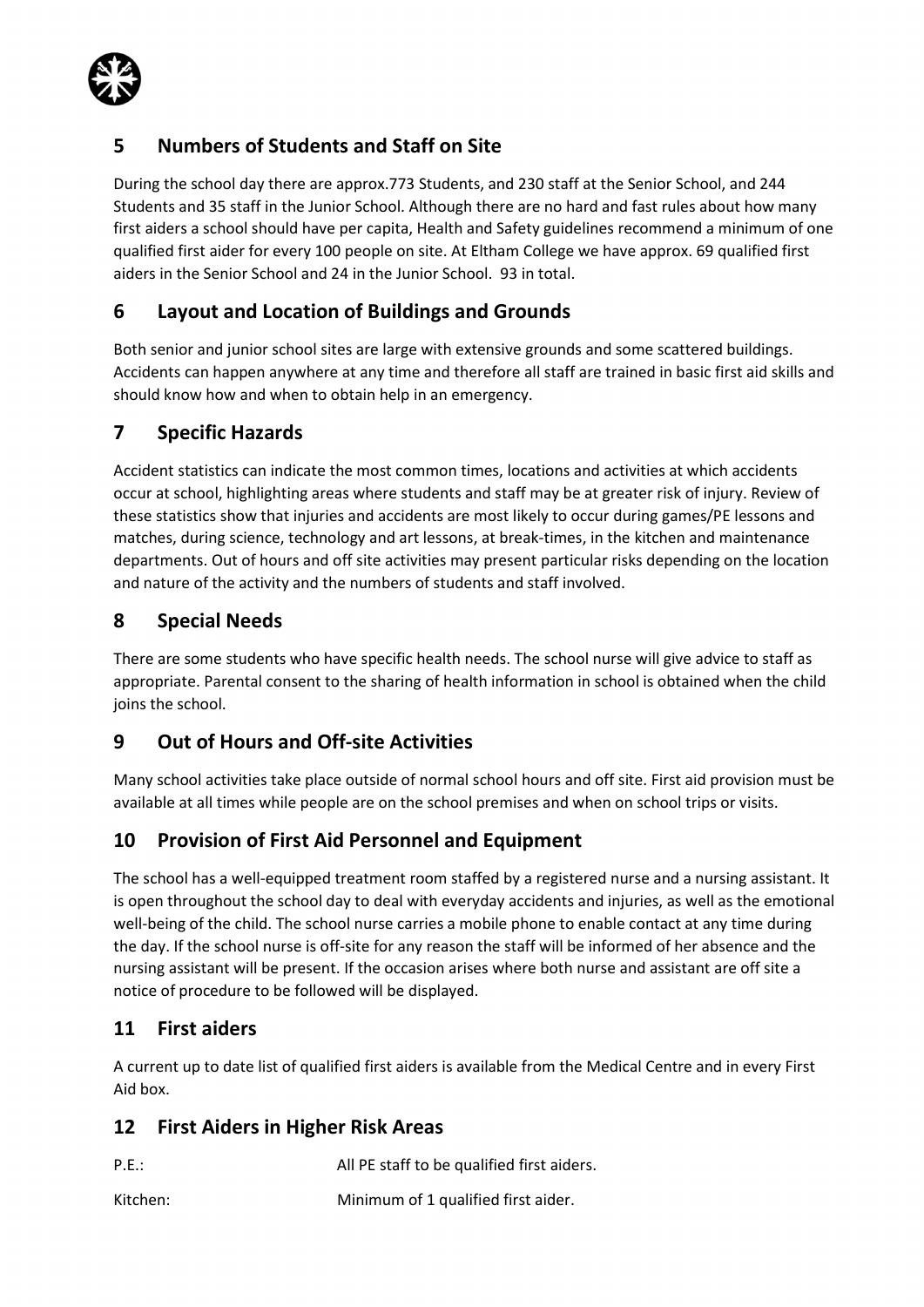

| Art Department:     | Minimum of 1 qualified first aider. |
|---------------------|-------------------------------------|
| Science Department: | Minimum of 1 qualified first aider. |
| Maintenance:        | Minimum of 1 qualified first aider. |

## 13 First Aid Kits

First aid kits are located in many areas of the school and are clearly labelled with a white cross on a green background in accordance with Health and Safety regulations. The contents of first aid kits may vary depending on the particular needs in each location (for example, blue detectable plasters in the kitchen). The school nurse will provide first aid kits as appropriate. The Games and PE staff are allocated several first aid kits, and are taken to practices and matches. The kit is returned to the school nurse for restocking once a term.

A first aid kit will be taken to all off-site activities and visits. Kits suitable for use on day trips and those involving overnight stays are available from the nurses.

All minibuses carry a first aid kit.

The school nurse and assistant are responsible for the checking and restocking of first aid kits/boxes. The school nurse should be notified when items have been used so they can be replaced without delay.

It is essential that there is accurate, accessible information about how to obtain emergency aid. All new staff and students are provided with information about how to obtain first aid assistance.

This includes:

- Location of Medical Centre;
- How to contact school nurse in an emergency;
- Dealing with an accident in the nurse's absence;
- Names of qualified first aiders;
- Location of first aid kits:
- How to call an ambulance in an emergency.

First aid notices are posted in communal areas such as corridors and entrance halls and in high-risk areas such as science, technology, and games departments.

Notices are easily recognisable through the use of the standard first aid symbol and include information on:

- Names, location and telephone numbers of qualified first aiders;
- Location of first aid boxes;
- **Emergency telephone numbers within the school;**
- Arrangements for obtaining emergency aid outside normal hours e.g. how to call an ambulance.

Rooms where first aid kits are located are clearly marked with a sign.

All first aid notices are checked regularly for accuracy and amended as necessary.

### 14 Training

A qualified first aider is someone who holds a valid certificate of competence in first aid at work. The certificate must be issued by an organisation approved by the health and safety executive, such as Red Cross or St John Ambulance, and must be renewed every three years.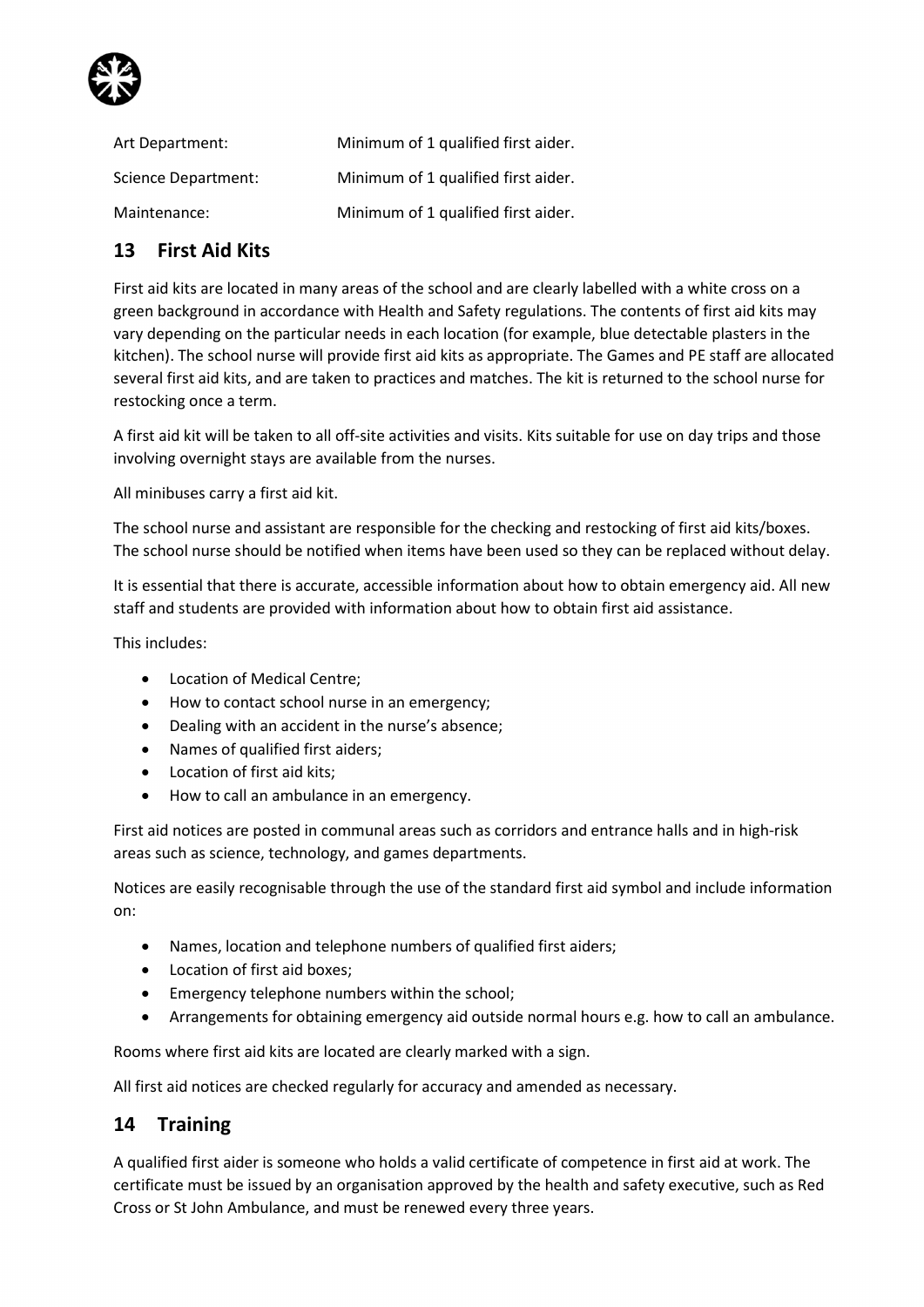

The school nurse and assistant will arrange for staff to attend the first aid at work and the requalification courses as required.

An appointed person is someone who has attended a minimum of four hours first aid training (renewable every three years) and is competent to give emergency aid until further help arrives.

Students are encouraged to learn first aid skills through schemes such as the Duke of Edinburgh and Heartstart UK.

Additional first aid training is provided by the school nurse for those with special health needs.

### 15 Emergency Procedures

Depending on the severity of the injury or illness, a casualty will either see the school nurse at the next appropriate opportunity e.g. break or lunchtime, or go immediately to the school nurse. During lessons times students are to be accompanied by a responsible friend if appropriate.

In the event of a severe illness or injury the school nurse and / or ambulance will be called to attend without delay.

If the school nurse or assistant is not available, one of the qualified first aiders or school receptionist will be contacted.

Whenever possible someone will remain with the casualty until help arrives.

If an ambulance is called, the school receptionist will be informed as soon as possible and someone will go to the front of school to give directions to the ambulance crew.

Parents / next of kin of the casualty will be notified and a responsible adult will accompany the casualty to hospital with written details of the incident and any treatment / drugs given.

## 16 Reporting and Record Keeping

Staff have a duty to record accidents and incidents in order to protect both themselves and/or the person(s) involved.

During school hours all accidents (students and staff) must be reported to the school nurse or assistant, who will record them in her records or on an accident report sheet as appropriate. Outside of normal school hours all accidents on- site, off-site, trips and sporting events, whilst on school business should be recorded on a school Accident/Injury/illness Record form. Accident forms are kept for a minimum legal period of 3 years.

The form can be found on the Sharepoint drive/Staff/Foxbury in the school office, mission control, the PE department and the junior school. Each section of the form should be fully completed by the first aider or person dealing with the incident and handed to the school nurse. The school nurse will file the form in a folder which will be stored securely and kept confidential in accordance with the Data Protection Act.

## 17 Infection Control in the Event of an Epidemic or Pandemic Disease

The school will follow all the procedures and guidelines set out by the Health Protection Agency (HPA) and the Department of Health (DoH) in the event of an actual or potential actual epidemic or pandemic outbreak of a disease. These will depend upon the alert level set by the World Health Organisation.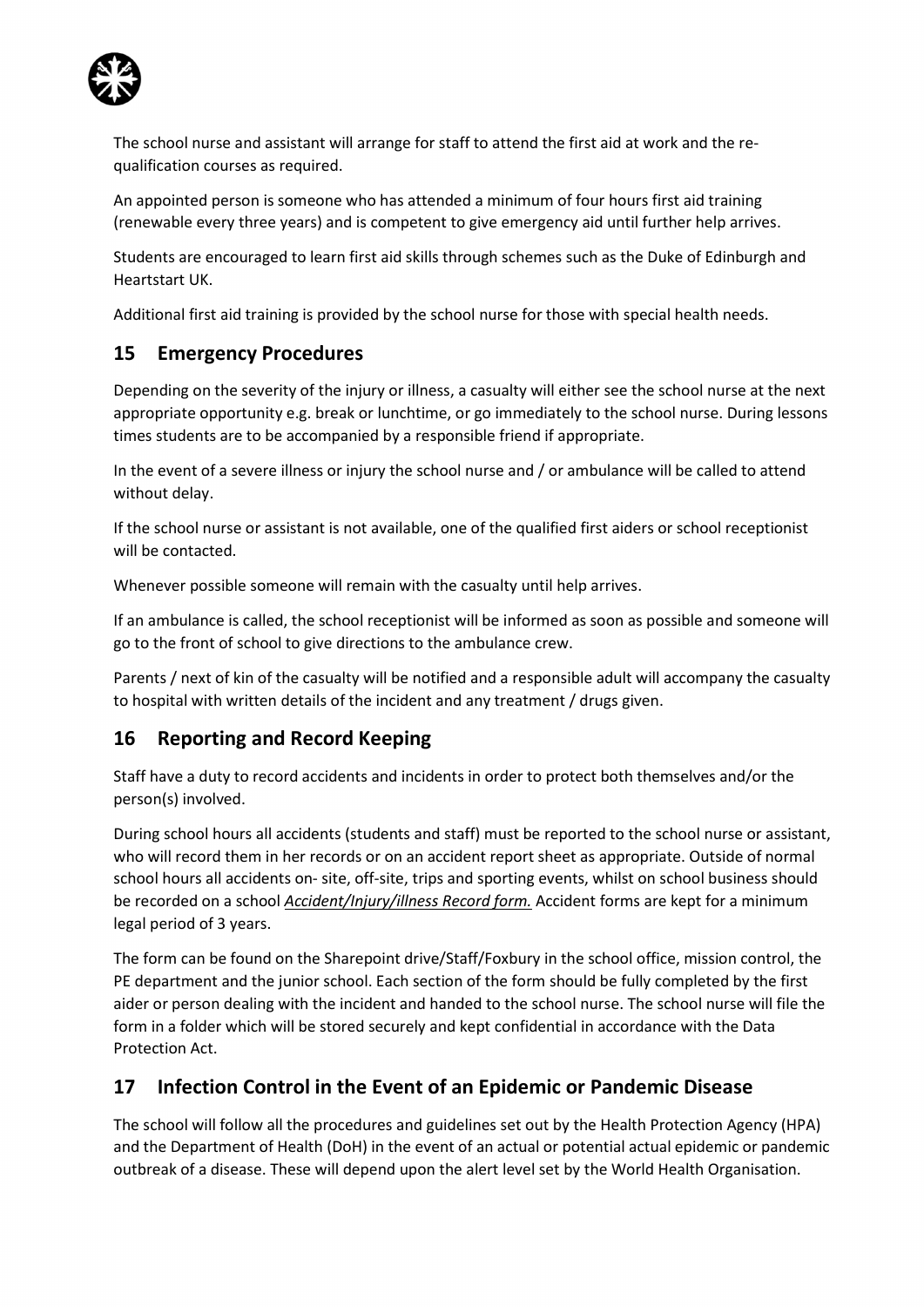

Following consultation with the local authority, Board of Governors and senior school staff, guidance and information will be posted for parents and guardians on the school website. The School will also use email, text and telephone to convey any changes in status.

It is difficult to determine the consequences for the school in the event of a widespread epidemic. The school will make every attempt to continue to operate normally unless advised otherwise by Public Health England. Flexibility will be required of all staff and students. Good hygiene is always encouraged within the school community in order to minimise the spread of any infection and keep disruption of normal school life to a minimum.

The Medical Centre will be prepared and will follow guidance set by the HPA. Isolation areas will be established with appropriate procedures and materials to prevent the spread of infection.

Protocol followed as per Infection Control policy.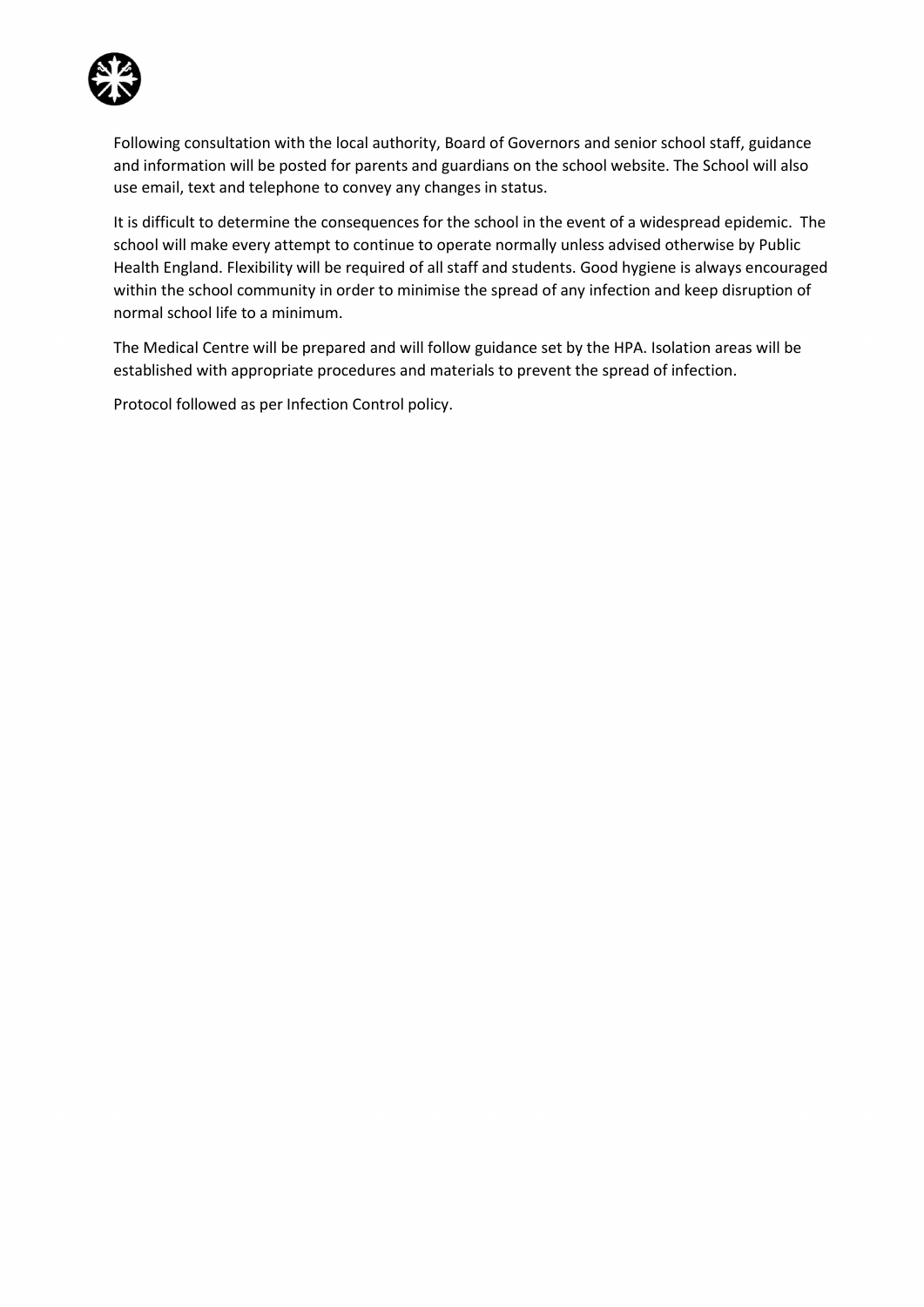

### 18 Accident / Injury / Illness Record

Please fill in one of these forms if accident, injury or illness occurs **outside of school hours, while on a** school excursion or at a sporting event. Complete each section fully and hand to the school nurse The completion of this form is a legal requirement. (Please continue on the back of this form if needed.)

#### About The Person Who Had The Accident, Injury Or Illness

| <b>Name</b>      |                 |                   |
|------------------|-----------------|-------------------|
| Staff $\square$  | Pupil $\square$ | Visitor $\square$ |
| <b>Address</b>   |                 |                   |
| (if visitor)     |                 |                   |
| Postcode         |                 |                   |
| <b>Telephone</b> |                 |                   |

### Details of the Accident, Injury or Illness

| <b>Date</b>                                                                              |                       | <b>Time</b> |  |
|------------------------------------------------------------------------------------------|-----------------------|-------------|--|
| Where it happened                                                                        |                       |             |  |
| How did the accident<br>happen?                                                          |                       |             |  |
| <b>Description of Injury</b>                                                             |                       |             |  |
| <b>What First Aid</b>                                                                    |                       |             |  |
| treatment was given?                                                                     |                       |             |  |
|                                                                                          | α<br><b>Went Home</b> | Time:       |  |
| What happened to the<br>person immediately<br>afterwards? (include<br>times where known) | Parent/Carer Called □ | Time:       |  |
|                                                                                          | Π<br>Taken to A & E   | Time:       |  |
|                                                                                          | Other                 |             |  |

### About the Person Dealing with the Accident, Injury or Illness, Filling in this Record

| Name      | <b>Date</b> |  |
|-----------|-------------|--|
| Signature |             |  |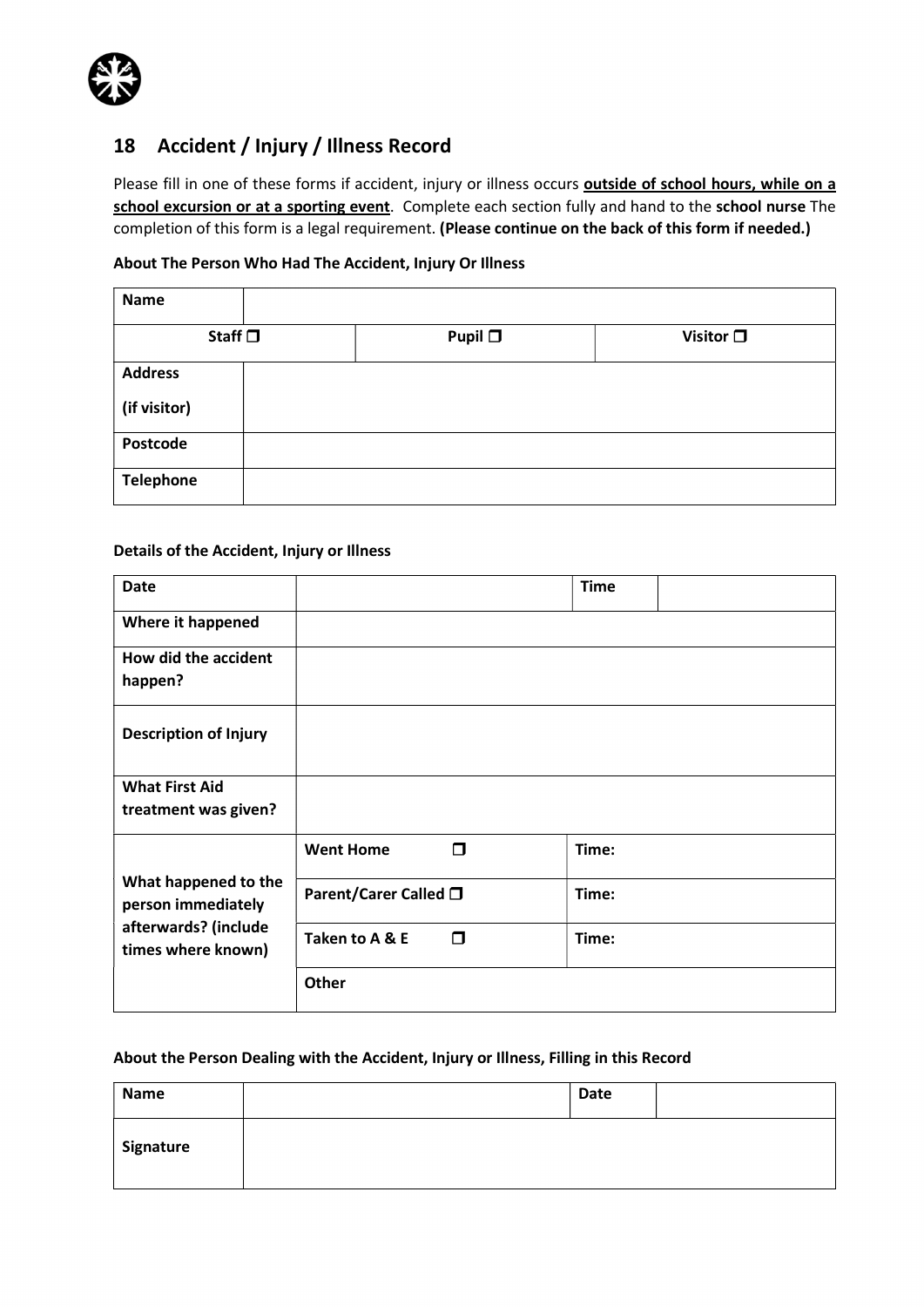

### 19 Medical Policy statement

Eltham College is an inclusive community that supports and welcome students with medical conditions.

Eltham College provides all students with all medical conditions the same opportunities as their peers.

### 19A We will help to ensure that:

- They can be healthy;
- They can stay safe;
- They can enjoy and achieve;
- They can make a positive contribution;
- All staff understands their duty of care to children and young people in the event of an emergency;
- Staff feel confident in knowing what to do in an emergency;
- This school understands that certain medical conditions are serious and can be potentially life threatening, particularly if ill managed or misunderstood;
- This school understands the importance of medication being taken as prescribed;
- All staff understands the common medical conditions that affect children at this school. Staff receive training on the impact medical conditions can have on students.

### 19B Key Staff Understand and are Trained in what to do in an Emergency for the Most Common Serious Medical Conditions at this School

Key staff at this school are aware of the most common serious medical conditions at this school.

Eltham College medical informs appropriate staff (including supply teachers and support staff) of students in their care who may need emergency help.

If in the case of an emergency a copy of the student's medical care plan will be sent to the emergency care setting with the student.

#### Eltham College has Clear Guidance on the Administration of Medication at School

#### Administration – Emergency Medication

All students at this school with medical conditions have easy access to their emergency medication.

All students are encouraged to carry and administer their own emergency medication, when their parents and health specialists determine they are able to start taking responsibility for their condition. All students carry their emergency medication with them at all times, except if they are controlled drugs as defined in the Misuse of Drugs Act 1971. This is also the arrangement on any off-site or residential visits.

Students who do not carry and administer their own emergency medication know where their medication is stored and how to access it.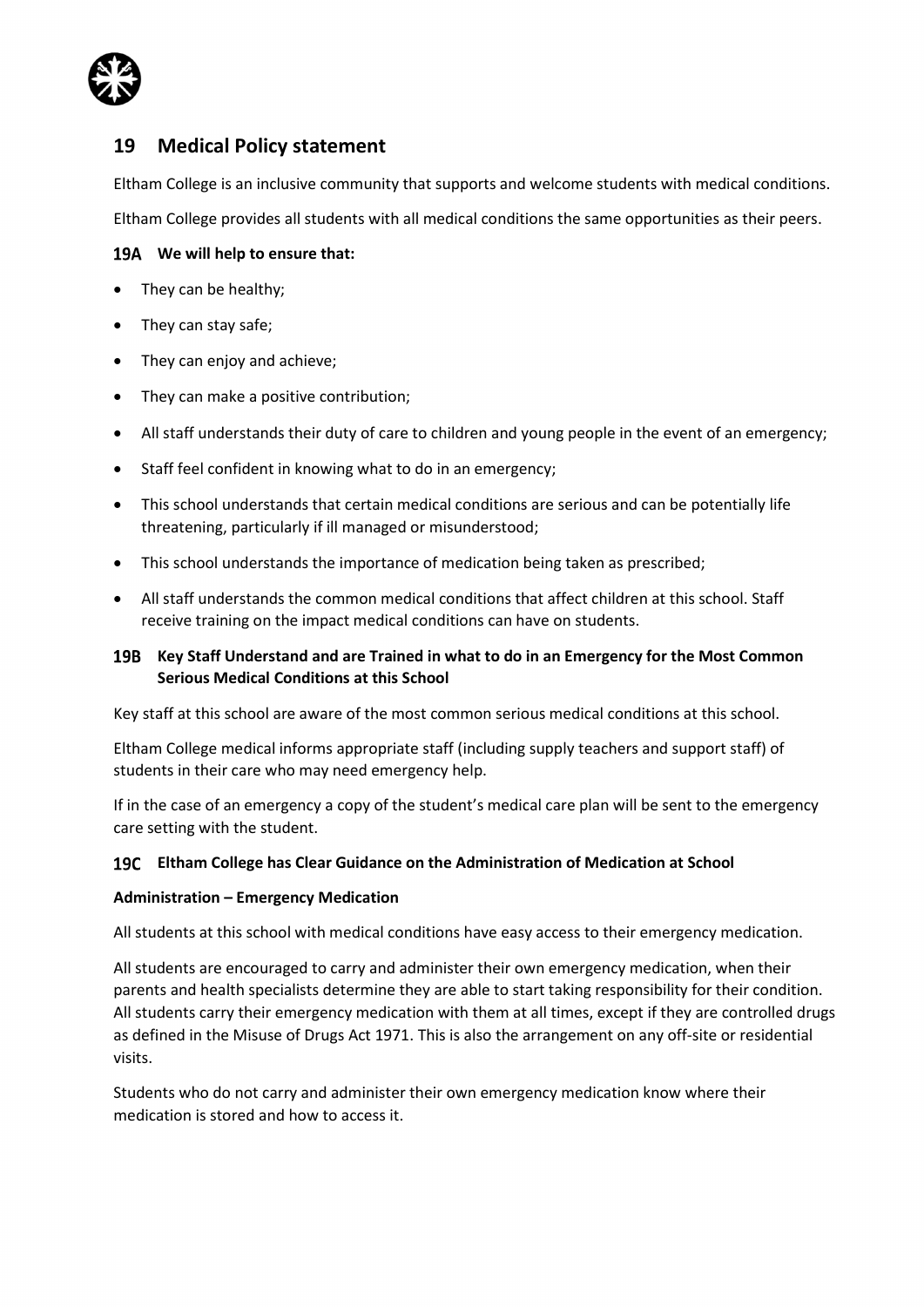

Students who do not carry and administer their own emergency medication understand the arrangements for a member of staff (and the reserve member of staff) to assist in helping them take their medication safely.

### Administration – General

All use of medication defined as a controlled drug, even if the student can administer the medication themselves, is done under the supervision of a named member of staff at this school.

Eltham College understands the importance of medication being taken as prescribed.

Training is given to all staff members who agree to administer medication to students, where specific training is needed.

Parents at this school understand that if their child's medication changes or is discontinued, or the dose or administration method changes, that they should notify the school immediately.

If a student at this school refuses their medication, staff record this and follow procedures. Parents are informed as soon as possible.

All staff attending off-site visits are aware of any students with medical conditions on the visit. They receive information about the type of condition, what to do in an emergency and any other additional support necessary, including any additional medication or equipment needed.

If a trained member of staff, who is usually responsible for administering medication, is not available this school makes alternative arrangements to provide the service. This is always addressed in the risk assessment for off-site activities.

If a student misuses medication, either their own or another student's, their parents are informed as soon as possible. These students are subject to the school's usual disciplinary procedures.

### Eltham College has Clear Guidance on the Storage of Medication at School

#### Safe Storage – Emergency Medication

Emergency medication is readily available to students who require it at all times during the school day or at off-site activities. If the emergency medication is a controlled drug and needs to be locked up, the keys are readily available and not held personally by members of staff.

Most students at this school carry their emergency medication on them at all times. Students keep their own emergency medication securely.

Students at this school are reminded to carry their emergency medication with them.

Students, whose healthcare professionals and parents advise the school that their child is not yet able or old enough to self-manage and carry their own emergency medication, know exactly where to access their emergency medication.

#### Safe Storage – Non-emergency Medication

All non-emergency medication is kept in a secure place, in a lockable cupboard in a cool dry place. Students with medical conditions know where their medication is stored and how to access it.

Staff ensure that medication is only accessible to those for whom it is prescribed.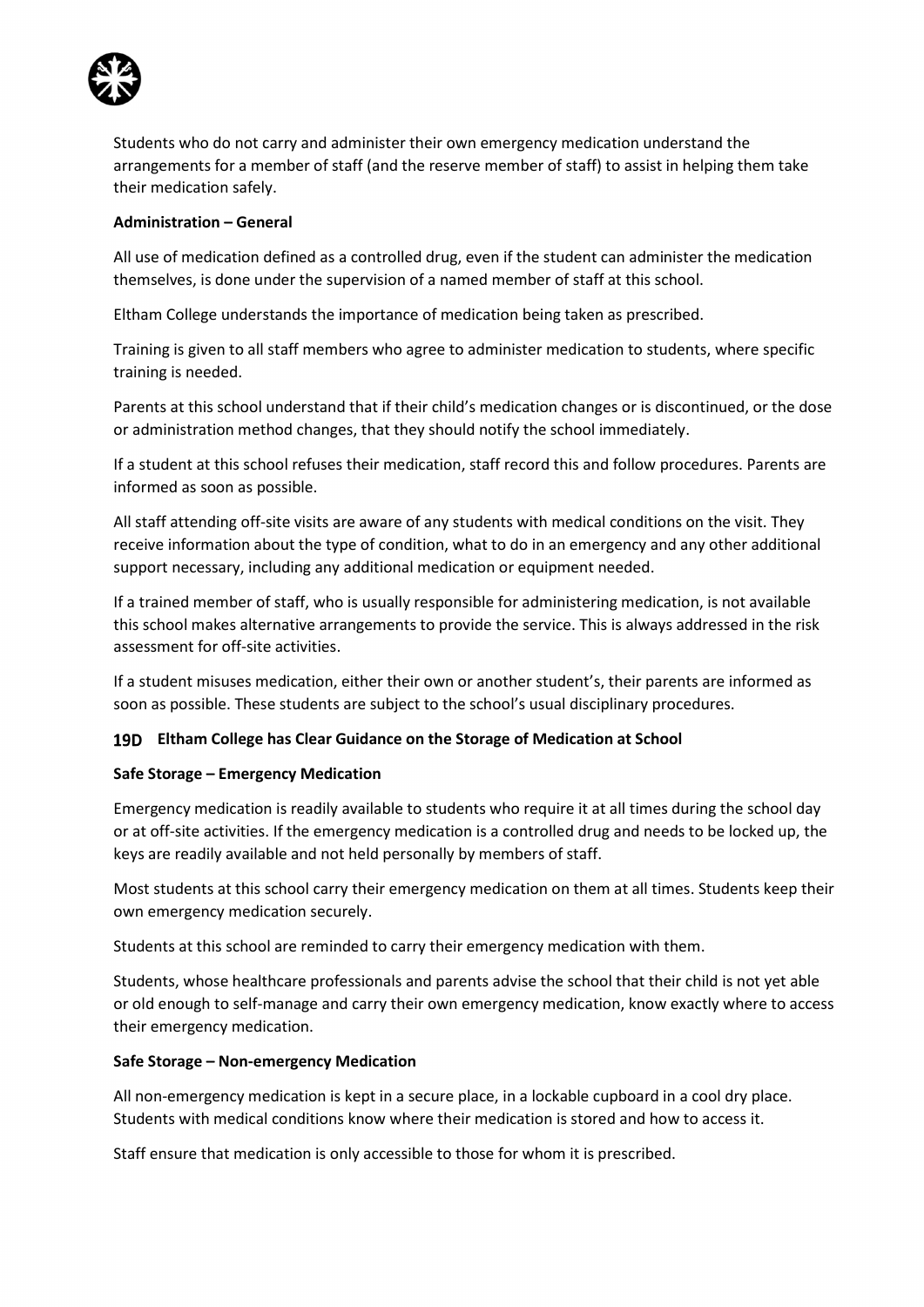

### Safe Storage – General

There is an identified member of staff who ensures the correct storage of medication at school.

All controlled drugs are kept in a locked cupboard and only named staff have access, even if students normally administer the medication themselves.

An identified member of staff checks the expiry dates for all medication stored at school.

The identified member of staff, along with the parents of students with medical conditions, ensures that all emergency and non-emergency medication brought in to school is clearly labeled with the student's name, the name and dose of the medication and the frequency of dose. This includes all medication that students carry themselves.

All medication is supplied and stored, wherever possible, in its original containers. All medication is labelled with the student's name, the name of the medication, expiry date and the prescriber's instructions for administration, including dose and frequency.

Medication is stored in accordance with instructions, paying particular note to temperature.

Some medication for students at this school may need to be refrigerated. All refrigerated medication is stored in an airtight container and is clearly labelled. Refrigerators used for the storage of medication are in a secure area. Student own medication will be checked monthly and audited annually to ensure compliance with the policy

### Safe Disposal

Sharps boxes are used for the disposal of needles.

### 19E Eltham College has Clear Guidance about Record Keeping

#### Enrolment Health Forms

Parents at this school are asked if their child has any health conditions or health issues on the enrolment form, which is filled out at the start of each school year. Parents of new students starting at other times during the year are also asked to provide this information on enrolment forms.

### Medical Care Plans

Eltham College uses a medical care plan to record important details about individual children's medical needs at school, their triggers, signs, symptoms, medication and other treatments. Further documentation can be attached to the medical care plan if required. For example, if the medical condition directly impacts on a student's learning, then the student will have a LSP (Learning Support Plan) which reflects this.

A medical care plan, accompanied by an explanation of why and how it is used, is sent to all parents of students with a long-term medical condition.

This is sent:

- at the start of the school year;
- at enrolment;
- When a diagnosis is first communicated to the school.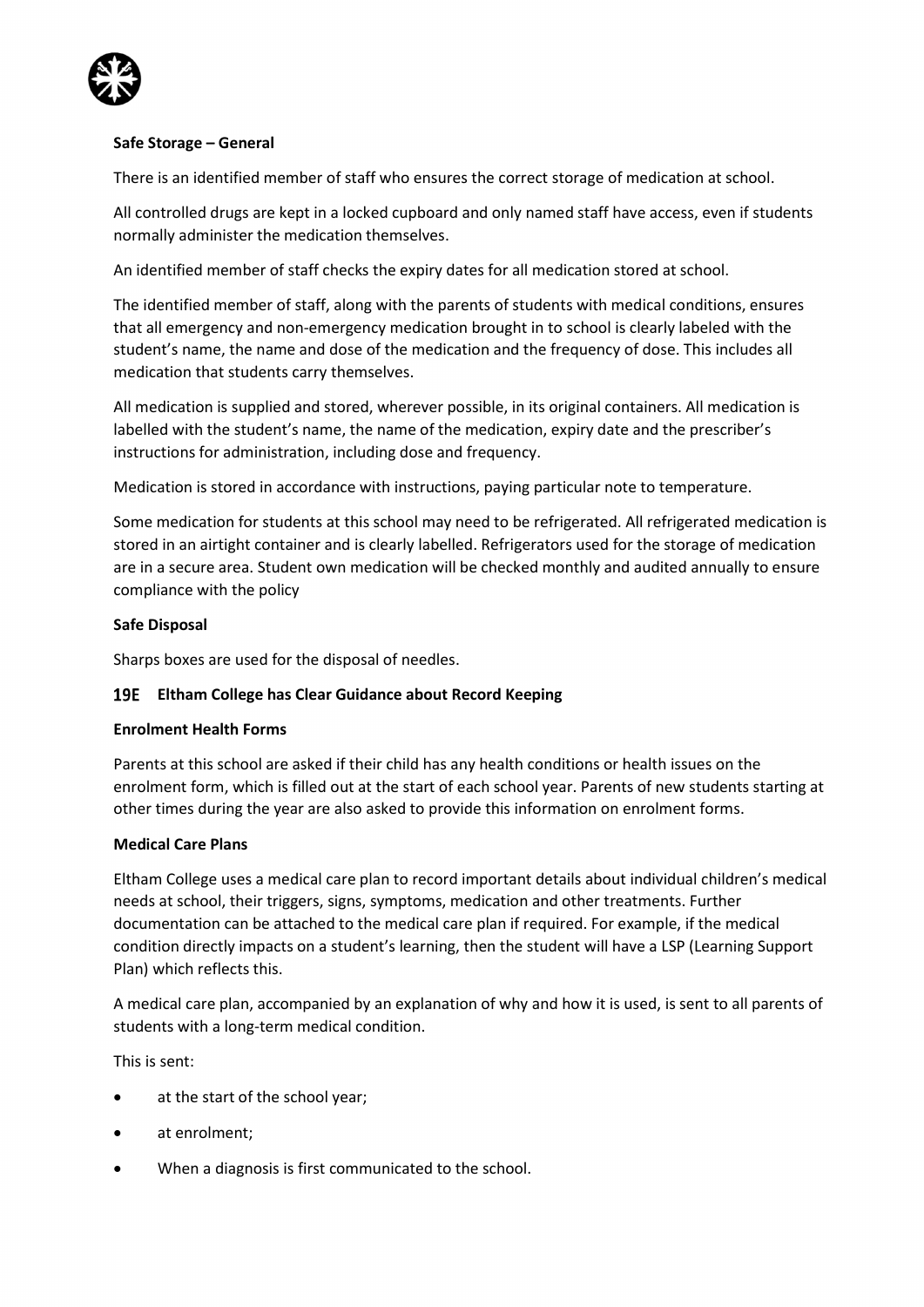

Every student with a medical care plan at this school has their plan discussed and reviewed at least once a year.

### Day to Day Health Records

Records dealing with health needs, injury and illness are maintained and kept by the school nurse on computer, alongside a medical record book. Access to these records are restricted to the school nurse. When appropriate, the school nurse can share information with the headmaster, deputy head, Pastoral care team, form tutors, parents and student concerned. The school nurse is bound by the Nursing and Midwifery Council Code of Professional Conduct to maintain confidentiality.

Records of dealing with social and psychological well-being are documented by the school nurse, pastoral team and form tutors as appropriate.

Disclosure of information can only be made in the case of a child protection issue, the risk of self-harm or with the consent of the student.

#### Storage and Access to Medical Care Plans

Parents and students at this school are provided with a copy of the student's current agreed medical care plan.

Healthcare plans are kept in a secure central location at school.

All members of staff who work with groups of students have access to the medical care plans of students in their care.

When a member of staff is new to a student group, for example due to staff absence, the school makes sure that they are made aware of (and have access to) the medical care plans of students in their care.

Eltham College ensures that all staff protect student confidentiality.

Eltham College seeks permission from the student and parents before sharing any medical information with any other party, such as when a student takes part in a work experience placement.

#### Use of Medical Care Plans

Medical care plans are used by this school to:

- Inform the appropriate staff and supply teachers about the individual needs of a student with a medical condition in their care;
- Remind students with medical conditions to take their medication when they need to and, if appropriate, remind them to keep their emergency medication with them at all times;
- Identify common or important individual triggers for students with medical conditions at school that bring on symptoms and can cause emergencies. This school uses this information to help reduce the impact of common triggers;
- Ensure that all medication stored at school is within the expiry date;
- Ensure this school's local emergency care services have a timely and accurate summary of a student's current medical management and healthcare in the event of an emergency;
- Remind parents of students with medical conditions to ensure that any medication kept at school for their child is within its expiry dates. This includes spare medication.